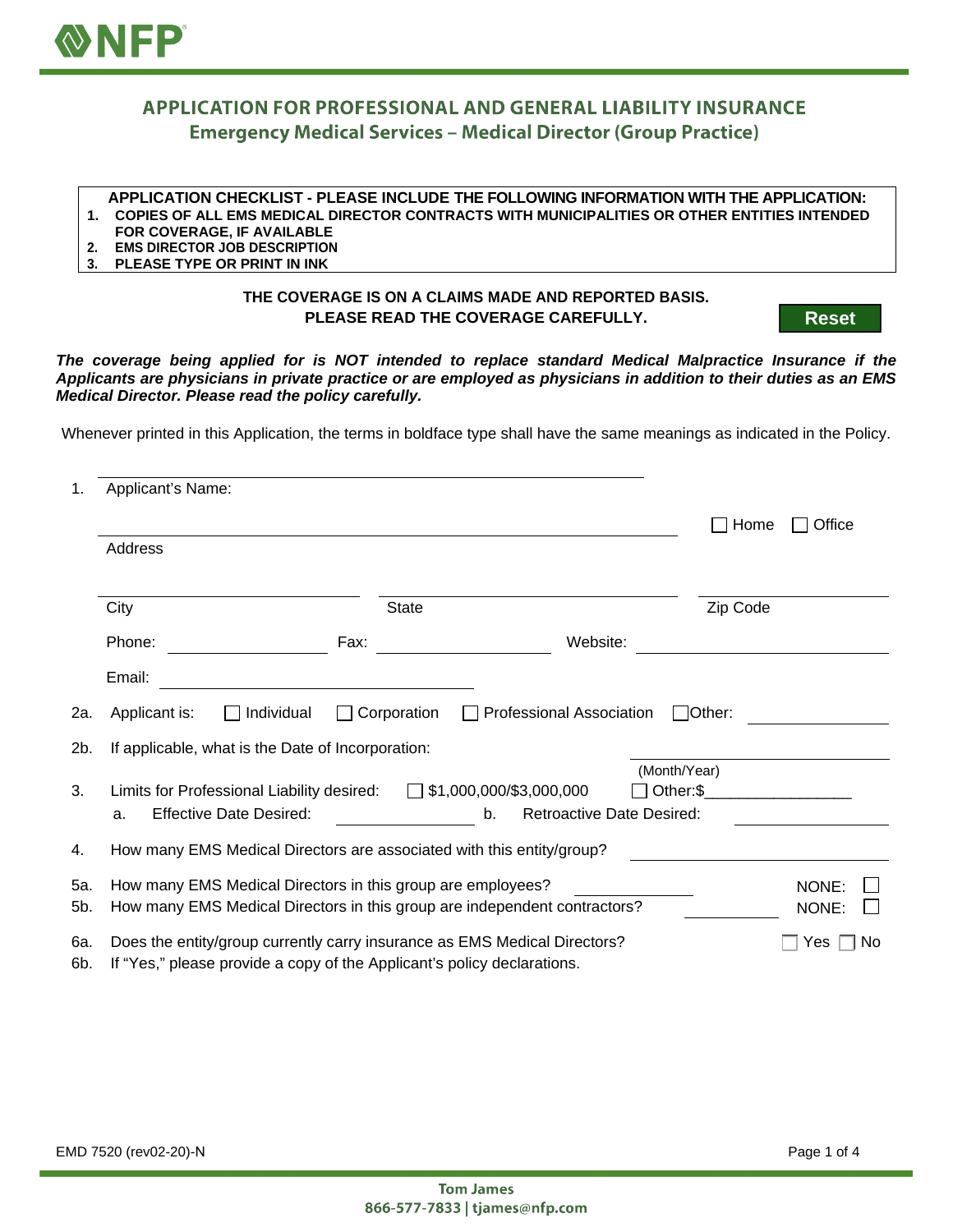

| 7а. | Is the Applicant a member of the National Association of EMS Physicians (NAEMSP) or<br>any other professional association? | ∩ No<br>Yes |
|-----|----------------------------------------------------------------------------------------------------------------------------|-------------|
| 7b. | Please list any associations other than the NAEMSP:                                                                        |             |
| 8.  | Is a temporary medical director available to handle your responsibilities in the event of your<br>absence?                 | Yes □ No    |
|     | If "Yes," please provide details:                                                                                          |             |
|     |                                                                                                                            |             |

- 9a. Does the Applicant have Allied Healthcare Personnel in their employment?  $\Box$  Yes  $\Box$  Yes  $\Box$  No
- 9b. If "Yes," have each of their employed Allied Health Personnel complete an Employee Supplement and attach a copy of licensure and certification for each.
- 10. Complete the following for each separate contract or entity for which coverage is desired.

| <b>Medical Director</b><br><b>Contracts: Name Each</b><br><b>Contracting Entity</b> | Type of<br>Entity:<br>P=Public<br>V=Private | <b>Contract in</b><br>place<br>Y/N | Cities/<br><b>Counties</b><br>Served | No. of<br><b>EMTs</b> | No. of<br><b>Additional</b><br><b>Doctors</b> | No. of<br>Physicians<br><b>Assistants</b> | No. of<br>Fireman | No. of<br>Volunteers and<br><b>Others</b> |
|-------------------------------------------------------------------------------------|---------------------------------------------|------------------------------------|--------------------------------------|-----------------------|-----------------------------------------------|-------------------------------------------|-------------------|-------------------------------------------|
|                                                                                     |                                             |                                    |                                      |                       |                                               |                                           |                   |                                           |
|                                                                                     |                                             |                                    |                                      |                       |                                               |                                           |                   |                                           |
|                                                                                     |                                             |                                    |                                      |                       |                                               |                                           |                   |                                           |
|                                                                                     |                                             |                                    |                                      |                       |                                               |                                           |                   |                                           |
|                                                                                     |                                             |                                    |                                      |                       |                                               |                                           |                   |                                           |
|                                                                                     |                                             |                                    |                                      |                       |                                               |                                           |                   |                                           |
|                                                                                     |                                             |                                    |                                      |                       |                                               |                                           |                   |                                           |
|                                                                                     |                                             |                                    |                                      |                       |                                               |                                           |                   |                                           |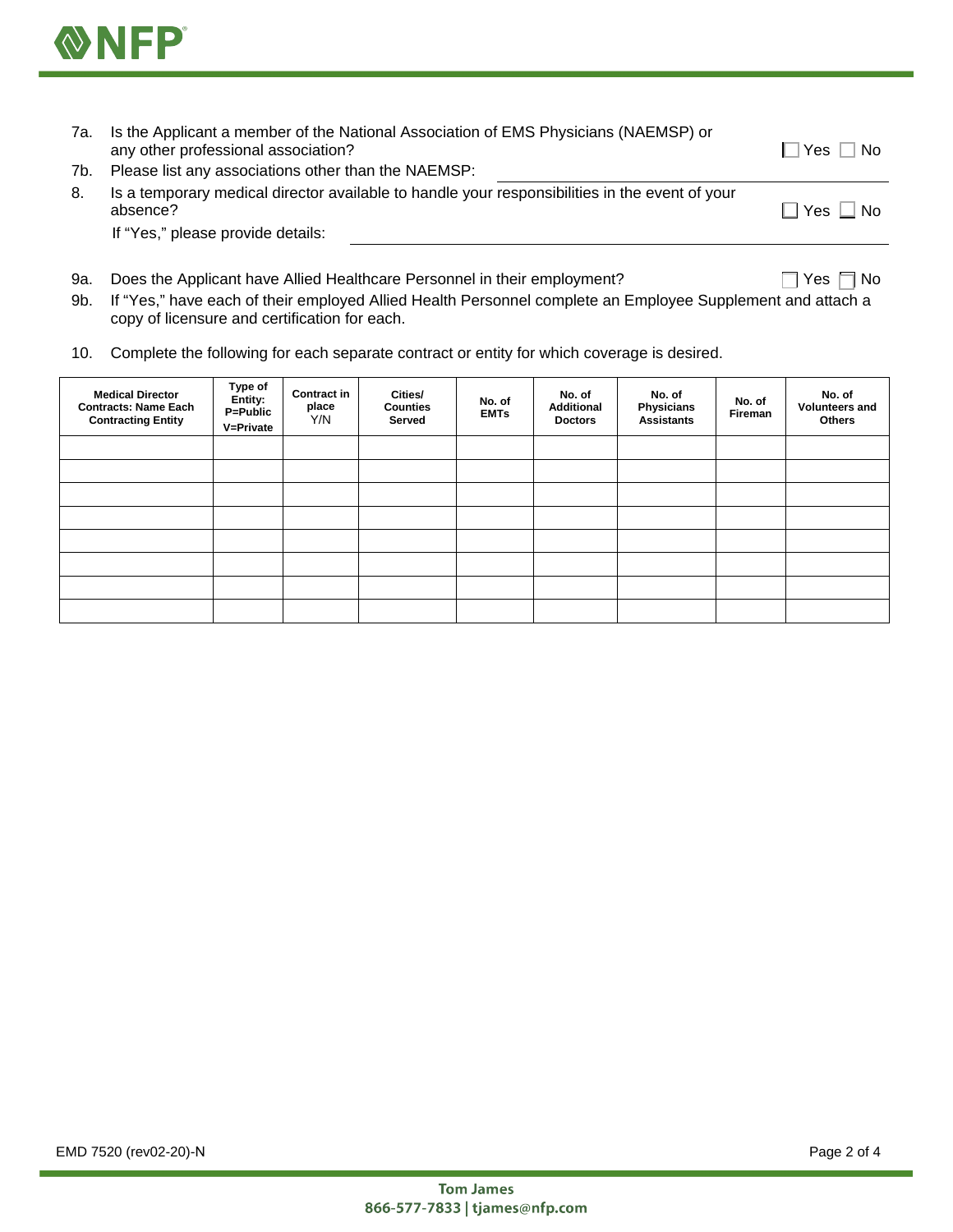

## SIGNATURE SECTION AND OTHER INFORMATION

**NOTE: Please recheck all answers and sign below. Coverage cannot be bound without signature or if this application is incomplete.**

**THE UNDERSIGNED REPRESENTS TO THE BEST OF HIS OR HER BELIEF AND KNOWLEDGE, AFTER REASONABLE INQUIRY AND DUE DILIGENCE, THE STATEMENTS SET FORTH IN THIS APPLICATION AND ANY SUPPLEMENTS THERETO ARE TRUE AND CORRECT.**

**THE UNDERSIGNED DECLARES THAT ANY CLAIM, INCIDENT OR CIRCUMSTANCE TAKING PLACE PRIOR TO THE EFFECTIVE DATE OF THE INSURANCE APPLIED FOR WILL IMMEDIATELY BE REPORTED IN WRITING TO THE INSURER. AS A RESULT, THE INSURER MAY WITHDRAW OR MODIFY ANY OUTSTANDING QUOTATIONS AND/OR AUTHORIZATION OR AGREEMENT TO BIND THE INSURANCE.**

**THE SIGNING OF THIS APPLICATION DOES NOT BIND THE UNDERSIGNED TO PURCHASE THE INSURANCE, NOR DOES THE REVIEW OF THIS APPLICATION BIND THE INSURANCE COMPANY TO ISSUE A POLICY.**

**THE APPLICANT UNDERSTANDS AND AGREES THIS APPLICATION AND ANY SUPPLEMENTS THERETO SHALL BE INCORPORATED INTO ANY POLICY THAT MAY ISSUED AND THE UNDERWRITERS ARE RELYING ON THE TRUTH OF THE STATEMENTS SET FORTH HEREIN IN MAKING A DETERMINATION TO ISSUE ANY POLICY. THE APPLICANT ALSO UNDERSTANDS AND AGREES THIS APPLICATION FOR COVERAGE DOES NOT MEAN ANY REQUESTED COVERAGES, LIMITS OR DEDUCTIBLES SHALL BE GRANTED IN FACT; UNDERWRITERS MUST AGREE TO ANY REQUESTS WHETHER IN THE APPLICATION OR OTHERWISE.**

**THE UNDERSIGNED INDIVIDUAL REPRESENTS HE OR SHE IS DULY AUTHORIZED AND EMPOWERED TO MAKE THIS APPLICATION, INCLUDING THE REPRESENTATION, ON BEHALF OF THE APPLICANT OR ANY INDIVIDUAL WHO MAY SEEK COVERAGE UNDER ANY BINDER OR INSURANCE POLICY ISSUED IN RELIANCE HEREON.**

**APPLICABLE IN THE STATE OF NEW YORK: ANY PERSON WHO KNOWINGLY AND WITH INTENT TO DEFRAUD ANY INSURANCE COMPANY OR OTHER PERSON FILES AN APPLICATION FOR INSURANCE OR STATEMENT OF CLAIM CONTAINING ANY MATERIALLY FALSE INFORMATION OR CONCEALS FOR THE PURPOSE OF MISLEADING, INFORMATION CONTAINING ANY FACT MATERIAL THERETO, COMMITS A FRAUDULENT INSURANCE ACT, WHICH IS A CRIME, AND SHALL ALSO BE SUBJECT TO A CIVIL PENALTY NOT TO EXCEED FIVE THOUSAND DOLLARS AND THE STATED VALUE OF THE CLAIM FOR EACH SUCH VIOLATION.**

Signature and Title of Principal (must be owner, partner, or officer) Date

Print Name and Title of Principal Signing Above